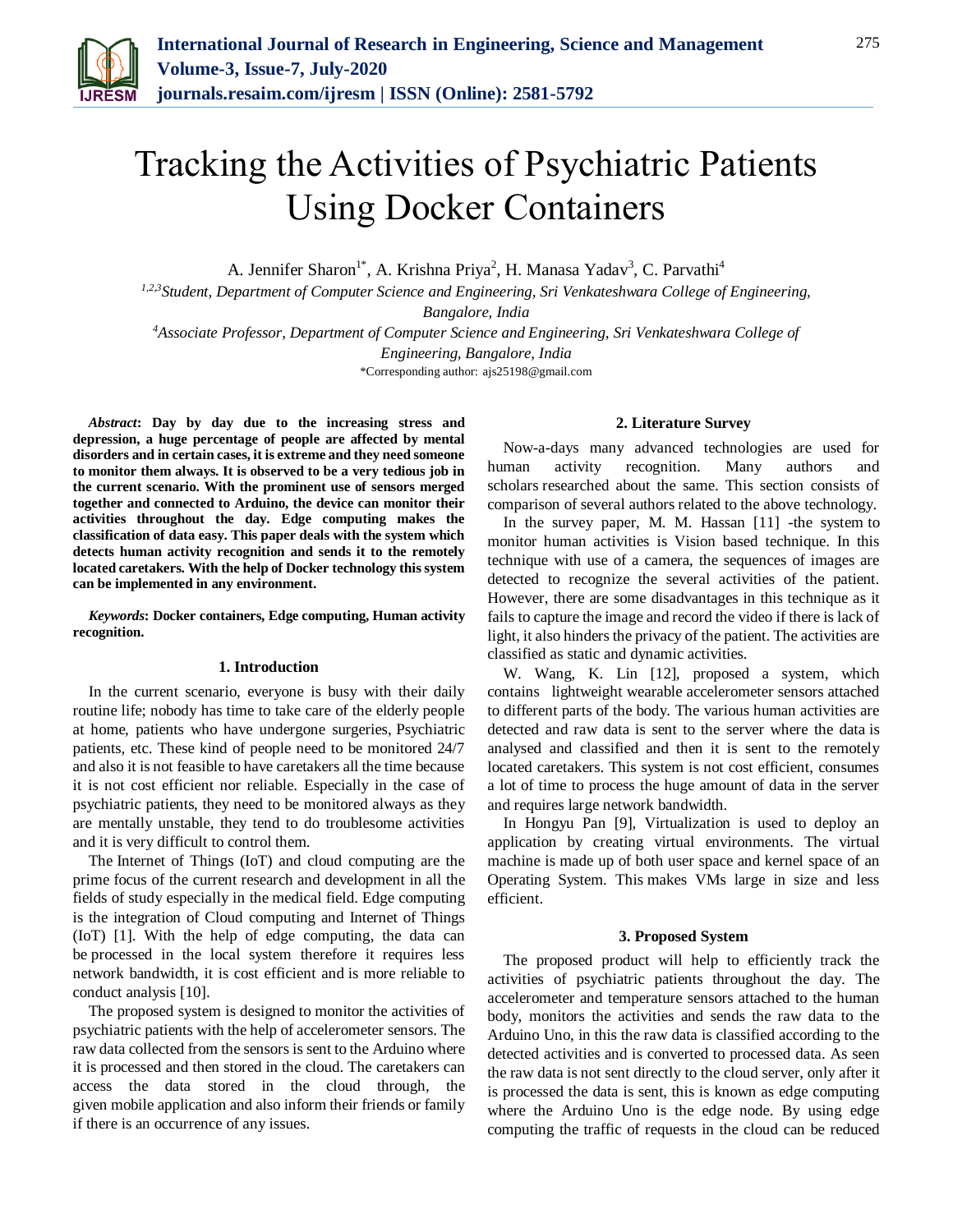

and there is no data loss.



Fig 1. Architecture of the proposed system

The processed data is sent to the cloud server through a Wi-Fi-module. Wi-Fi module is a self-contained Soc integrated TCP/IP protocol stack that gives access to the internet connection. In the cloud server, the data is stored in the database as a Backup.

From the cloud server the data is sent to the user's mobile phone through REST API. In this system, the users are the allotted caretakers of the psychiatric patients. The data will be sent after checking for valid credentials.

Towards the end of the system, docker technology is implemented. Docker is a container technology which makes it easy to package and distribute software along with its other dependencies. It makes shipping of software code easy to staging or production or any other environment. Therefore, the developed system is portable.

# **4. Methodology**

The Proposed System can be divided into five modules namely- Data Collection Module, Data Processing Module, Patient Monitoring App, Docker Deployment Module. The following are the components required for the system-

- *Arduino:* It is an open-source prototyping platform based on easy-to-use hardware and software. Arduino boards are microcontrollers based on ATmega328P (microchip).
- *ESP8266:* ESP8266 is a complete and self-contained Wi-Fi network solution that can carry software applications.
- *ADXL335 Sensor:* It is an accelerometer sensor which can measure the static acceleration of gravity in tilt-sensing applications as well as dynamic acceleration resulting from motion.
- *LM35 Sensor:* is a temperature sensor that collects information about temperature from a source and converts into a form that is understandable by another device or person.
- *Storage (AWS):* It is a cloud computing platform that stores the classified data of the patients and further this

data can be accessed by the caretakers.

# *A. Data Collection Module*

The main objective of this module is to collect human activity data. An activity recognition sensor that is an ADXL335 accelerometer sensor and a LM35 temperature sensor will be connected to the human body which will read the human activity data.

ADXL335 accelerometer sensor has a 3-axis acceleration measurement system which detects various static and dynamic activities. In the proposed system, five activities are detected-Sitting, Sleeping, Standing, Walking and Jumping. LM35 is used to measure the body temperature of the patient. The raw data which is collected from the sensors is sent to the Arduino Uno.

# *B. Data Processing Module*

The main objective of this module is to process the data collected from the sensors and make it available for further use.

Arduino Uno board reads the inputs from the sensors. The raw data is processed using Arduino Programming Language (C language) and the Arduino Software (IDE). The data is classified according to the respective activities (as mentioned above) recognised and is sent to the AWS cloud server to be stored and also for further processing.

ESP8266 Wi-Fi module can be used to send processed data from Arduino to cloud server. This module is a low cost Wi-Fi microchip which enables internet connectivity. With a set of AT commands, the system can communicate with the ESP8266.The ESP8266 hosts an application or offloads all Wi-Fi networking functions from another application.

# *C. Patient Monitoring App*

In this module, all the patient's details will be displayed in the mobile Application. A mobile application is created using Android, where the caretakers can login using their valid registered credentials. After successful login all the patient details related to the caretakers is displayed. The information is obtained from the AWS cloud server through REST API. RESTful API (Representational State Transfer) is an architectural style used in web services development for communication purposes. It uses HTTP requests to GET, PUT, POST and DELETE data. This technology provides efficient internet usage as it uses less bandwidth. Every five minutes the activity of the patient is updated along with the body temperature. In case of any emergency a message will be sent to the mobile number of the registered caretaker.

# *D. Docker Deployment Module*

Docker [13] is an open source OS-level virtualization software platform. It makes it easier to create, deploy, and run applications by using containers, and containers allow a developer to package up an application with all of the parts it needs, such as libraries and other dependencies, and ship it all out as one package.